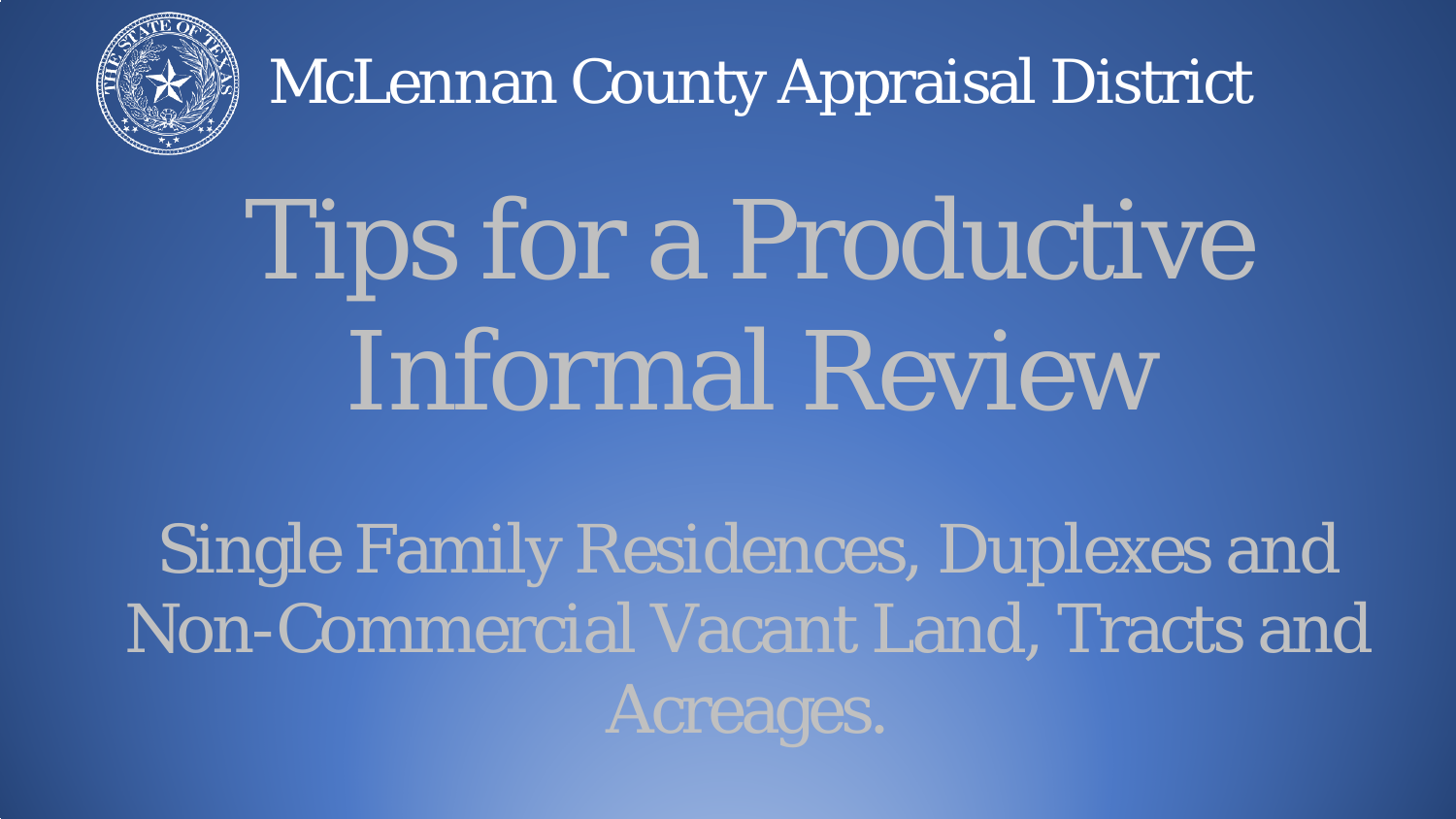

In order for our office to effectively serve all property owners who have questions about their appraisals, please keep the following points in mind during your review with the appraisal staff: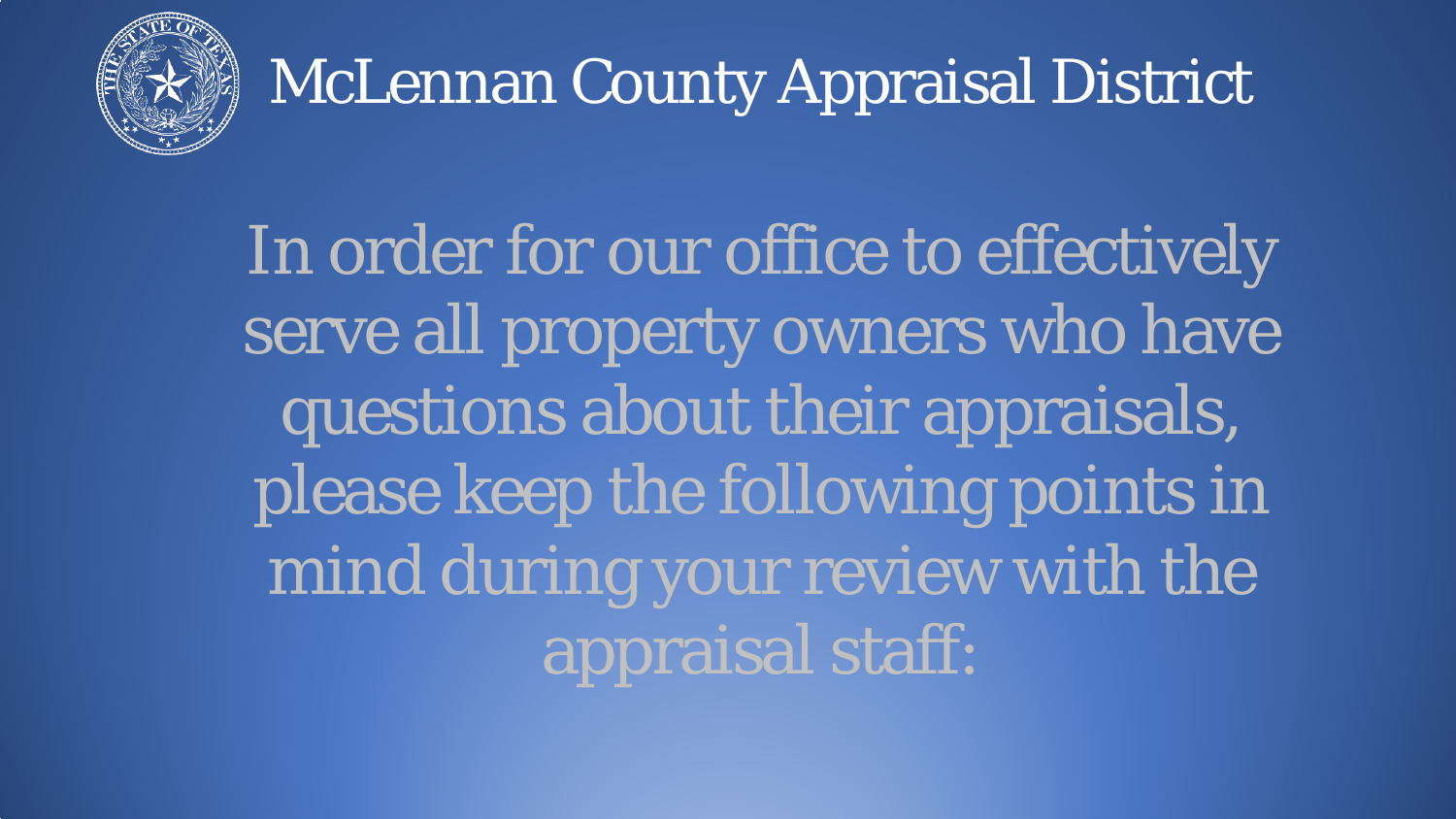

- Informal Reviews will be kept to a 15-minute time frame. (If more than one property is to be discussed, each property should be discussed in as timely a manner as possible.)
- ◆ Please turn off all cell phones while in the building to avoid interruptions.
- ◆ The appraisal staff can only discuss market value. We cannot discuss tax rates or collection of taxes.
- ◆ McLennan County Appraisal District is required by Texas Law to appraise all property at 100% market value as of January 1<sup>ST</sup> of each year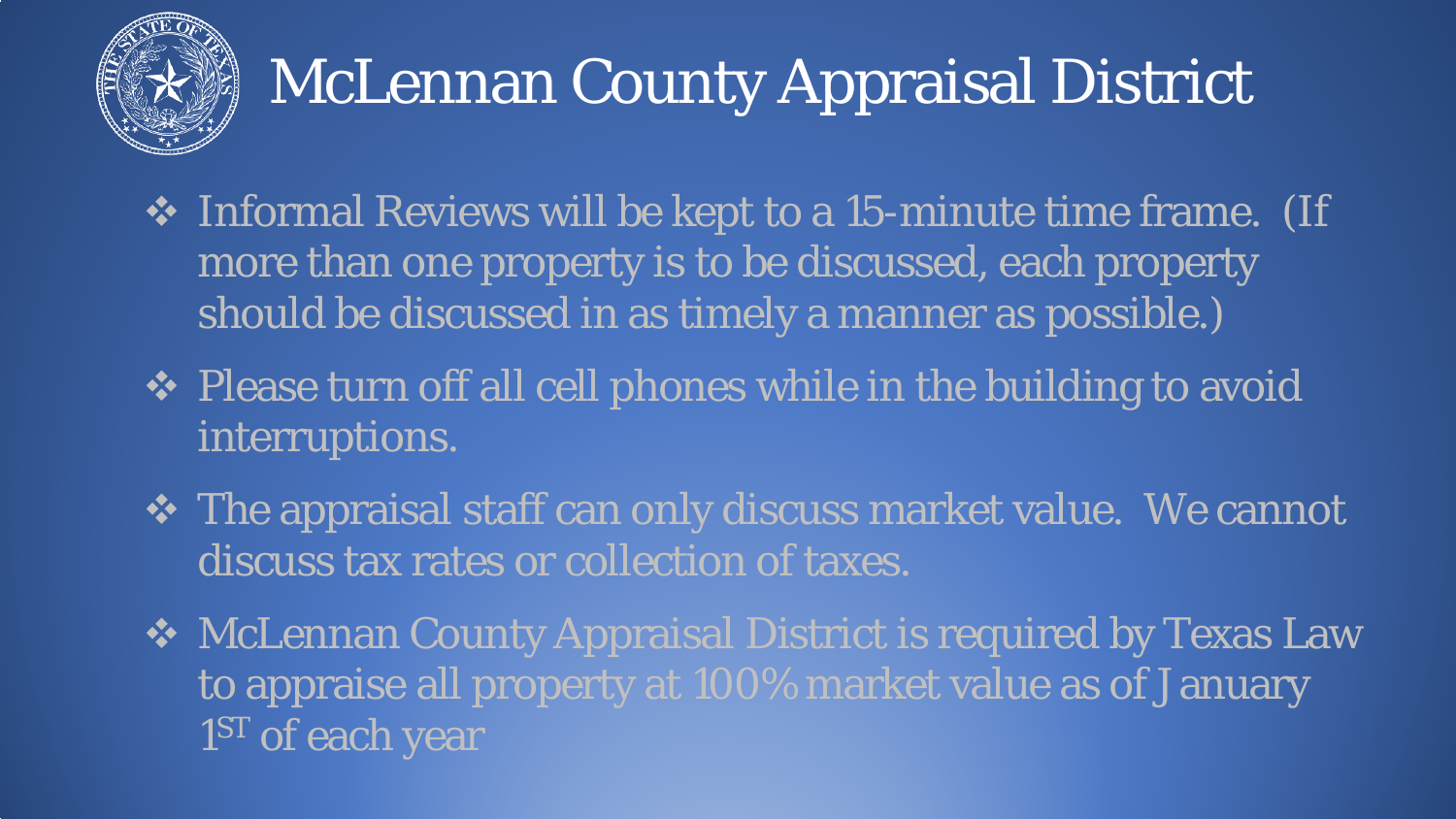

- $\triangle$  **Be prepared to provide pertinent information to support your opinion of** the value:
	- Closing statements (*within last year*)
	- Fee appraisal (*within last year*)
	- Recent sales of similar properties (*within last year*)
	- Contractor's cost estimates for significant problems (*with current date stamped photographs, suggested amount is 10 photos*)
	- Current date stamped photos of property (*suggested amount is 10 photos*)
	- $\sqrt{2}$  Any information that shows an error in the districts data